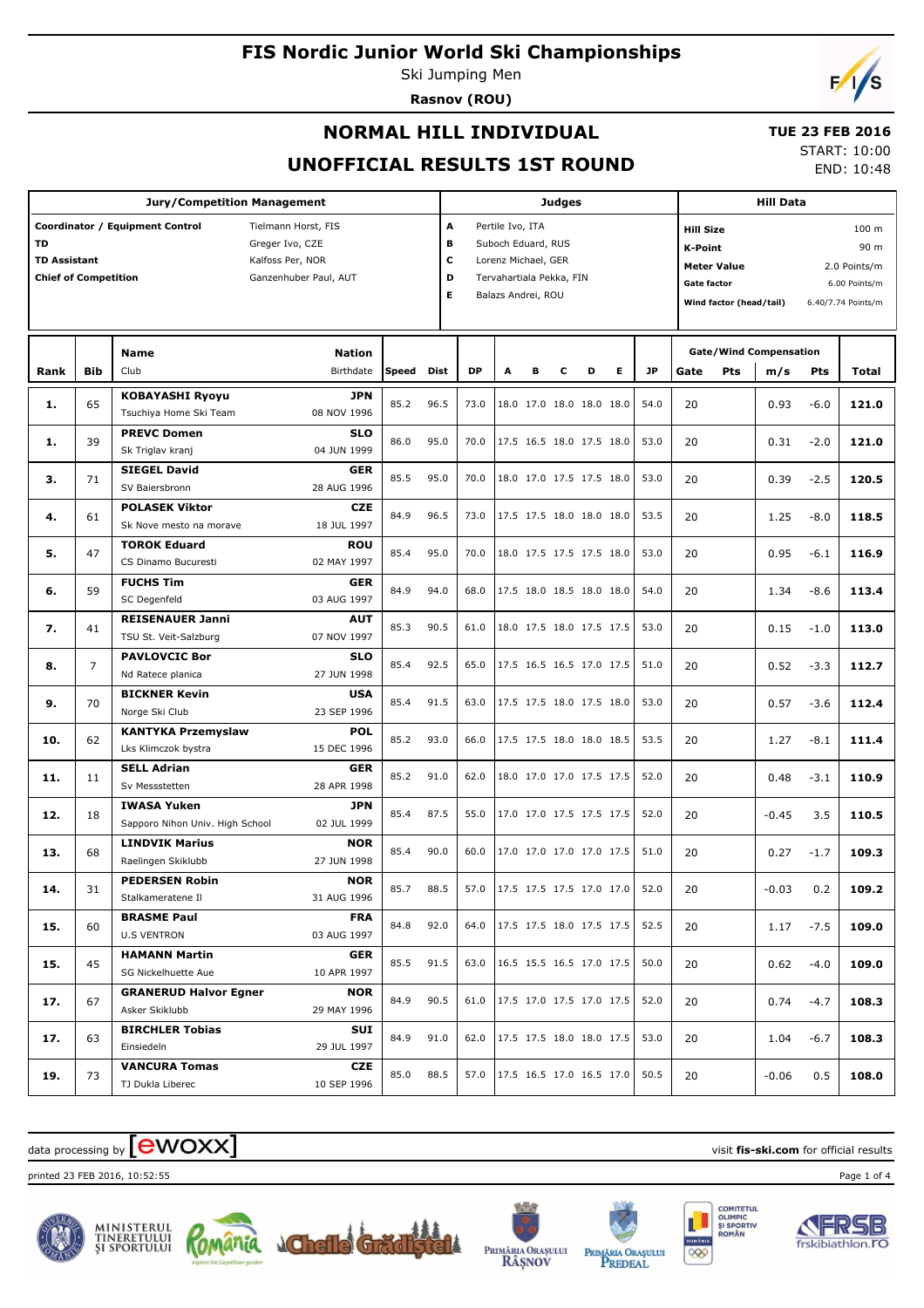Ski Jumping Men **Rasnov (ROU)**

# $\sqrt{2}$

## **NORMAL HILL INDIVIDUAL**

#### **TUE 23 FEB 2016** START: 10:00

## **UNOFFICIAL RESULTS 1ST ROUND**

END: 10:48

|      |            | Name                                              |                           |              |      |           |   |   |                          |                                                                  | <b>Gate/Wind Compensation</b> |      |            |         |            |       |
|------|------------|---------------------------------------------------|---------------------------|--------------|------|-----------|---|---|--------------------------|------------------------------------------------------------------|-------------------------------|------|------------|---------|------------|-------|
| Rank | <b>Bib</b> | Club                                              | Birthdate                 | <b>Speed</b> | Dist | <b>DP</b> | A | в | c                        | D<br>Е                                                           | <b>JP</b>                     | Gate | <b>Pts</b> | m/s     | <b>Pts</b> | Total |
|      |            | <b>BARTOL Tilen</b>                               | <b>SLO</b>                |              |      |           |   |   |                          |                                                                  |                               |      |            |         |            |       |
| 20.  | 33         | SSK Sam Ihan                                      | 17 APR 1997               | 85.6         | 88.5 | 57.0      |   |   |                          | 17.0 16.0 16.5 16.5 17.0                                         | 50.0                          | 20   |            | $-0.12$ | 0.9        | 107.9 |
| 21.  | 32         | <b>STEINER Maximilian</b>                         | <b>AUT</b>                | 85.8         | 88.0 | 56.0      |   |   |                          | 17.0 17.0 17.0 16.5 17.0                                         | 51.0                          | 20   |            | $-0.10$ | 0.8        | 107.8 |
|      |            | WSV Bad Ischl-NTS-Oberoesterreic                  | 04 MAY 1996               |              |      |           |   |   |                          |                                                                  |                               |      |            |         |            |       |
| 22.  | 57         | <b>PITEA Sorin Iulian</b>                         | <b>ROU</b>                | 84.8         | 91.5 | 63.0      |   |   |                          | 17.5 17.5 17.5 18.0 18.0                                         | 53.0                          | 20   |            | 1.30    | $-8.3$     | 107.7 |
|      |            | CS Dinamo Bucuresti                               | 09 JUL 1997               |              |      |           |   |   |                          |                                                                  |                               |      |            |         |            |       |
| 23.  | 44         | <b>INSAM Alex</b>                                 | <b>ITA</b>                | 85.5         | 90.0 | 60.0      |   |   |                          | 17.5 17.0 17.0 17.0 17.0                                         | 51.0                          | 20   |            | 0.57    | $-3.6$     | 107.4 |
|      |            | S. C. GARDENA RAIFFEISEN GHERI                    | 19 DEC 1997               |              |      |           |   |   |                          |                                                                  |                               |      |            |         |            |       |
| 24.  | 72         | <b>LANISEK Anze</b>                               | <b>SLO</b>                | 85.1         | 89.0 | 58.0      |   |   |                          | 17.5 17.0 17.0 17.0 17.0                                         | 51.0                          | 20   |            | 0.39    | $-2.5$     | 106.5 |
|      |            | <b>Ssk Menges</b>                                 | 20 APR 1996               |              |      |           |   |   |                          |                                                                  |                               |      |            |         |            |       |
| 25.  | 15         | <b>KASTELIK Dominik</b><br>SS-R LZS Sokol Szczyrk | <b>POL</b><br>09 JUN 1998 | 85.4         | 87.0 | 54.0      |   |   |                          | 17.5 17.0 17.0 17.0 17.5                                         | 51.5                          | 20   |            | $-0.12$ | 0.9        | 106.4 |
|      |            | <b>PODZORSKI Lukasz</b>                           | <b>POL</b>                |              |      |           |   |   |                          |                                                                  |                               |      |            |         |            |       |
| 26.  | 48         | WSS Wisla                                         | 25 JAN 1996               | 85.1         | 90.0 | 60.0      |   |   |                          | 17.5 17.5 17.5 17.5 17.5                                         | 52.5                          | 20   |            | 1.02    | $-6.5$     | 106.0 |
|      |            | <b>NOUSIAINEN Eetu</b>                            | <b>FIN</b>                |              |      |           |   |   |                          |                                                                  |                               |      |            |         |            |       |
| 27.  | 21         | Puijo Ski club                                    | 29 APR 1997               | 86.3         | 88.0 | 56.0      |   |   |                          | 17.5 17.0 17.0 17.5 17.0                                         | 51.5                          | 20   |            | 0.28    | $-1.8$     | 105.7 |
|      |            | <b>NAKAMURA Naoki</b>                             | <b>JPN</b>                |              |      |           |   |   |                          |                                                                  |                               |      |            |         |            |       |
| 28.  | 30         | Tokai Univ.                                       | 19 SEP 1996               | 85.8         | 87.5 | 55.0      |   |   |                          | 17.0 17.0 17.0 17.5 17.0                                         | 51.0                          | 20   |            | 0.15    | $-1.0$     | 105.0 |
|      |            | <b>ALAMOMMO Andreas</b>                           | <b>FIN</b>                |              |      |           |   |   |                          |                                                                  |                               |      |            |         |            |       |
| 29.  | 36         | Ounasvaaran Hiihtoseura<br>23 DEC 1998            | 85.6                      | 86.5         | 53.0 |           |   |   | 17.0 17.0 17.0 16.5 16.5 | 50.5                                                             | 20                            |      | $-0.18$    | 1.4     | 104.9      |       |
|      |            | <b>OEDEGAARD Jesper</b>                           | <b>NOR</b>                |              |      |           |   |   |                          |                                                                  |                               |      |            |         |            |       |
| 30.  | 13         | Gausdal Skilag                                    | 02 AUG 1998               | 85.2         | 88.0 | 56.0      |   |   |                          | 17.5 16.5 17.0 17.0 17.0                                         | 51.0                          | 20   |            | 0.44    | $-2.8$     | 104.2 |
|      |            | <b>LEJA Krzysztof</b>                             | <b>POL</b>                | 85.4         | 86.5 | 53.0      |   |   |                          | 17.0 16.5 17.0 16.5 16.5                                         | 50.0                          |      |            |         |            |       |
| 31.  | 35         | AZS ZAKOPANE                                      | 21 FEB 1996               |              |      |           |   |   |                          |                                                                  |                               | 20   |            | $-0.14$ | 1.1        | 104.1 |
| 32.  | 66         | <b>HOFER Thomas</b>                               | <b>AUT</b>                | 85.0         | 89.0 | 58.0      |   |   |                          | 17.5 17.0 17.5 17.0 17.5                                         | 52.0                          | 20   |            | 0.97    | $-6.2$     | 103.8 |
|      |            | SV Innsbruck-Bergisel-Tirol                       | 28 JAN 1996               |              |      |           |   |   |                          |                                                                  |                               |      |            |         |            |       |
| 33.  | 43         | <b>LEITNER Clemens</b>                            | <b>AUT</b>                | 85.8         | 88.0 | 56.0      |   |   |                          | 17.0 16.5 16.5 16.5 17.0                                         | 50.0                          | 20   |            | 0.57    | $-3.6$     | 102.4 |
|      |            | Nordic Team Absam-Tirol                           | 07 NOV 1998               |              |      |           |   |   |                          |                                                                  |                               |      |            |         |            |       |
| 34.  | 6          | <b>REVILLIOD BLANCHARD Noelig</b>                 | <b>FRA</b>                | 85.3         | 87.0 | 54.0      |   |   |                          | 17.0 17.0 17.0 17.0 16.5                                         | 51.0                          | 20   |            | 0.48    | $-3.1$     | 101.9 |
|      |            | Les Contamines montjoie                           | 20 DEC 1997               |              |      |           |   |   |                          |                                                                  |                               |      |            |         |            |       |
| 35.  | 22         | <b>MICHALEK Jan</b>                               | <b>CZE</b>                | 85.6         | 85.5 | 51.0      |   |   |                          | 17.0 16.5 17.0 16.5 16.5                                         | 50.0                          | 20   |            | $-0.02$ | 0.2        | 101.2 |
|      |            | Tj Roznov pod radhostem                           | 22 MAY 1996               |              |      |           |   |   |                          |                                                                  |                               |      |            |         |            |       |
| 36.  | 26         | <b>LEAROYD Jonathan</b><br>Courchevel             | <b>FRA</b><br>03 NOV 2000 | 85.6         | 85.5 | 51.0      |   |   |                          | 17.0 17.0 17.0 17.0 16.5                                         | 51.0                          | 20   |            | 0.22    | $-1.4$     | 100.6 |
|      |            | <b>KYTOESAHO Niko</b>                             | <b>FIN</b>                |              |      |           |   |   |                          |                                                                  |                               |      |            |         |            |       |
| 37.  | 56         | Ounasvaaran Hiihtoseura                           | 18 DEC 1999               | 84.7         | 87.5 |           |   |   |                          | 55.0   17.0 17.0 17.0 17.0 17.0                                  | 51.0                          | 20   |            | 1.19    | $-7.6$     | 98.4  |
|      |            | <b>LARSON Casey</b>                               | <b>USA</b>                |              |      |           |   |   |                          |                                                                  |                               |      |            |         |            |       |
| 38.  | 49         | Norge Ski club                                    | 16 DEC 1998               | 85.3         | 87.0 | 54.0      |   |   |                          | $\begin{bmatrix} 17.5 & 17.0 & 16.5 & 17.0 & 16.5 \end{bmatrix}$ | 50.5                          | 20   |            | 1.00    | $-6.4$     | 98.1  |
|      |            | <b>PYZHOV Sergey</b>                              | <b>RUS</b>                |              |      |           |   |   |                          |                                                                  |                               |      |            |         |            |       |
| 39.  | 25         | St.Petersburg                                     | 26 SEP 1996               | 85.7         | 83.5 | 47.0      |   |   |                          | 16.0 16.5 16.5 16.0 16.5                                         | 49.0                          | 20   |            | -0.12   | 0.9        | 96.9  |
|      |            | <b>KURITA Riki</b>                                | JPN                       |              |      |           |   |   |                          |                                                                  |                               |      |            |         |            |       |
| 40.  | 50         | Hakuba High School                                | 16 SEP 1998               | 85.4         | 86.5 | 53.0      |   |   |                          | 17.0 16.5 16.5 16.5 17.0                                         | 50.0                          | 20   |            | 1.06    | $-6.8$     | 96.2  |
|      |            | <b>ROCH DUPLAND Thomas</b>                        | <b>FRA</b>                | 84.5         | 85.0 | 50.0      |   |   |                          | 17.0 16.5 16.5 16.5 16.5                                         |                               |      |            |         |            |       |
| 41.  | 54         | Saint Gervais                                     | 03 FEB 1996               |              |      |           |   |   |                          |                                                                  | 49.5                          | 20   |            | 1.11    | $-7.1$     | 92.4  |
|      | 3          | <b>KORHONEN Janne</b>                             | FIN                       | 85.7         | 82.5 | 45.0      |   |   |                          | 16.0 16.5 16.5 15.5 16.0                                         | 48.5                          | 20   |            |         |            |       |
| 42.  |            | Lieksan Hiihtoseura                               | 30 OCT 1996               |              |      |           |   |   |                          |                                                                  |                               |      |            | 0.25    | $-1.6$     | 91.9  |
| 43.  | 53         | <b>SULTANGULOV Artur</b>                          | <b>RUS</b>                | 84.5         | 84.0 | 48.0      |   |   |                          | 16.5 16.5 16.5 16.0 16.5                                         | 49.5                          | 20   |            | 1.06    | $-6.8$     | 90.7  |
|      |            | Ufa                                               | 07 MAR 1997               |              |      |           |   |   |                          |                                                                  |                               |      |            |         |            |       |

printed 23 FEB 2016, 10:52:55 Page 2 of 4















data processing by **CWOXX** and  $\overline{C}$  and  $\overline{C}$  and  $\overline{C}$  and  $\overline{C}$  and  $\overline{C}$  and  $\overline{C}$  and  $\overline{C}$  and  $\overline{C}$  and  $\overline{C}$  and  $\overline{C}$  and  $\overline{C}$  and  $\overline{C}$  and  $\overline{C}$  and  $\overline{C}$  and  $\overline{C}$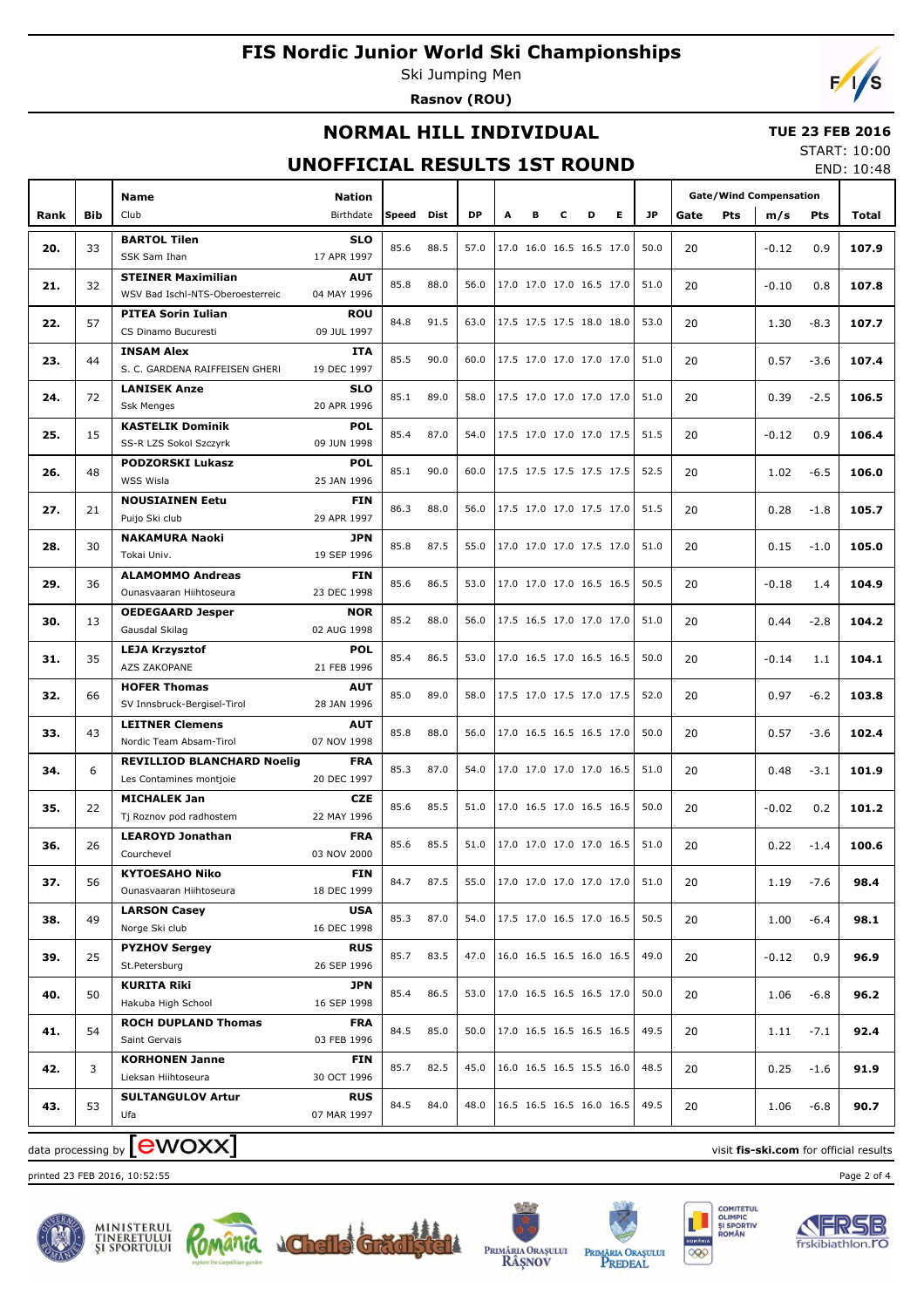Ski Jumping Men **Rasnov (ROU)**



### **NORMAL HILL INDIVIDUAL**

#### **TUE 23 FEB 2016**

### **UNOFFICIAL RESULTS 1ST ROUND**

START: 10:00 END: 10:48

|      |                | Name                                        | <b>Nation</b>             |       |             |           |   |                          |   |   |    |      | <b>Gate/Wind Compensation</b> |     |         |            |       |
|------|----------------|---------------------------------------------|---------------------------|-------|-------------|-----------|---|--------------------------|---|---|----|------|-------------------------------|-----|---------|------------|-------|
| Rank | <b>Bib</b>     | Club                                        | Birthdate                 | Speed | <b>Dist</b> | <b>DP</b> | А | в                        | c | D | E. | JP.  | Gate                          | Pts | m/s     | <b>Pts</b> | Total |
|      |                | <b>SENONER Joy</b>                          | <b>ITA</b>                |       |             |           |   |                          |   |   |    |      |                               |     |         |            |       |
| 44.  | 55             | S. C. GARDENA RAIFFEISEN GHERI              | 21 AUG 1997               | 84.9  | 85.0        | 50.0      |   | 16.5 16.5 15.5 15.5 16.5 |   |   |    | 48.5 | 20                            |     | 1.27    | $-8.1$     | 90.4  |
|      |                | <b>MITROFAN Nicolae Sorin</b>               | <b>ROU</b>                |       |             |           |   |                          |   |   |    |      |                               |     |         |            |       |
| 45.  | 24             | CSS Brasovia                                | 26 MAR 1999               | 85.5  | 80.0        | 40.0      |   | 16.0 16.5 16.0 16.0 16.5 |   |   |    | 48.5 | 20                            |     | $-0.12$ | 0.9        | 89.4  |
| 46.  | 38             | <b>CINTIMAR Muhammet Irfan</b>              | <b>TUR</b>                | 85.5  | 81.5        | 43.0      |   | 16.0 16.0 15.5 15.5 16.5 |   |   |    | 47.5 | 20                            |     |         |            | 89.2  |
|      |                |                                             | 16 JUL 1997               |       |             |           |   |                          |   |   |    |      |                               |     | 0.21    | $-1.3$     |       |
| 47.  | 58             | <b>SHULAEV Sergey</b>                       | <b>RUS</b>                | 84.0  | 83.0        | 46.0      |   | 17.0 16.5 16.5 16.0 16.5 |   |   |    | 49.5 | 20                            |     | 1.18    | $-7.6$     | 87.9  |
|      |                | Sdushor CSP N. Novgorod                     | 18 JUN 1996               |       |             |           |   |                          |   |   |    |      |                               |     |         |            |       |
| 48.  | 14             | <b>TKACHENKO Sergey</b>                     | <b>KAZ</b>                | 85.0  | 80.0        | 40.0      |   | 16.0 16.5 16.5 16.0 16.5 |   |   |    | 49.0 | 20                            |     | 0.24    | $-1.5$     | 87.5  |
|      |                | Almaty Skiclub                              | 08 JUN 1999               |       |             |           |   |                          |   |   |    |      |                               |     |         |            |       |
| 49.  | 42             | <b>MARUSIAK Yevhen</b>                      | <b>UKR</b>                | 84.4  | 80.0        | 40.0      |   | 16.0 16.0 15.0 16.0 16.0 |   |   |    | 48.0 | 20                            |     | 0.34    | $-2.2$     | 85.8  |
|      |                | Verkhovyna Ski school                       | 16 MAR 2000               |       |             |           |   |                          |   |   |    |      |                               |     |         |            |       |
| 50.  | 4              | <b>SAKALA Filip</b>                         | <b>CZE</b>                | 85.8  | 80.5        | 41.0      |   | 15.5 16.0 16.0 15.0 15.5 |   |   |    | 47.0 | 20                            |     | 0.36    | $-2.3$     | 85.7  |
|      |                | Tj Frenstat pod radhostem                   | 21 MAY 1996               |       |             |           |   |                          |   |   |    |      |                               |     |         |            |       |
| 51.  | 23             | <b>MATTOON Nathan</b>                       | <b>USA</b>                | 85.1  | 77.5        | 35.0      |   | 16.0 15.0 15.5 15.5 16.0 |   |   |    | 47.0 | 20                            |     | $-0.17$ | 1.3        | 83.3  |
|      |                | Flying Eagles ski club                      | 22 SEP 1998               |       |             |           |   |                          |   |   |    |      |                               |     |         |            |       |
| 52.  | 34             | <b>LOCK Robert</b>                          | <b>GBR</b>                | 84.9  | 75.5        | 31.0      |   | 16.0 16.0 16.0 15.5 16.0 |   |   |    | 48.0 | 20                            |     | $-0.38$ | 2.9        | 81.9  |
|      |                |                                             | 02 SEP 1997               |       |             |           |   |                          |   |   |    |      |                               |     |         |            |       |
| 53.  | 28             | <b>PASICHNYK Stepan</b>                     | <b>UKR</b>                | 85.8  | 76.5        | 33.0      |   | 15.5 15.5 15.5 15.0 16.0 |   |   |    | 46.5 | 20                            |     | $-0.21$ | 1.6        | 81.1  |
|      |                | Kremenets ski school                        | 09 JAN 1998               |       |             |           |   |                          |   |   |    |      |                               |     |         |            |       |
| 54.  | 64             | <b>MALTSEV Kevin</b><br>Elva Skiclub        | <b>EST</b>                | 84.8  | 77.0        | 34.0      |   | 15.5 16.0 16.0 15.5 16.0 |   |   |    | 47.5 | 20                            |     | 1.15    | $-7.4$     | 74.1  |
|      |                |                                             | 04 JUL 2000               |       |             |           |   |                          |   |   |    |      |                               |     |         |            |       |
| 55.  | 51             | <b>ZOGRAFSKI Martin</b><br>Ski Club samokov | <b>BUL</b><br>03 SEP 1998 | 84.3  | 77.5        | 35.0      |   | 15.0 15.0 15.0 14.5 14.5 |   |   |    | 44.5 | 20                            |     | 1.36    | $-8.7$     | 70.8  |
|      |                | <b>LOCK Jake</b>                            | <b>GBR</b>                |       |             |           |   |                          |   |   |    |      |                               |     |         |            |       |
| 56.  | 46             |                                             | 02 SEP 1997               | 84.6  | 74.0        | 28.0      |   | 16.0 16.0 15.5 16.0 15.5 |   |   |    | 47.5 | 20                            |     | 0.78    | $-5.0$     | 70.5  |
|      |                | <b>KOTIK Kiril</b>                          | <b>RUS</b>                |       |             |           |   |                          |   |   |    |      |                               |     |         |            |       |
| 57.  | 17             |                                             | 02 NOV 1998               | 85.6  | 72.0        | 24.0      |   | 15.0 15.0 14.5 14.5 14.5 |   |   |    | 44.0 | 20                            |     | $-0.29$ | 2.2        | 70.2  |
|      |                | <b>SPULBER Mihnea Alexandru</b>             | <b>ROU</b>                |       |             |           |   |                          |   |   |    |      |                               |     |         |            |       |
| 58.  | 8              | Acs Sacele                                  | 11 DEC 2000               | 84.9  | 71.5        | 23.0      |   | 16.0 16.0 16.0 15.5 15.5 |   |   |    | 47.5 | 20                            |     | 0.51    | $-3.3$     | 67.2  |
|      |                | <b>IPCIOGLU Fatih Arda</b>                  | <b>TUR</b>                |       |             |           |   |                          |   |   |    |      |                               |     |         |            |       |
| 59.  | 69             |                                             | 28 SEP 1997               | 84.5  | 71.5        | 23.0      |   | 15.5 16.0 15.5 15.0 15.5 |   |   |    | 46.5 | 20                            |     | 0.51    | $-3.3$     | 66.2  |
|      |                | <b>LUNDGREN Olof</b>                        | <b>SWE</b>                |       |             |           |   |                          |   |   |    |      |                               |     |         |            |       |
| 60.  | 20             | Holmens IF                                  | 08 OCT 1997               | 85.0  | 68.0        | 16.0      |   | 14.5 15.0 14.5 14.0 14.5 |   |   |    | 43.5 | 20                            |     | $-0.36$ | 2.8        | 62.3  |
|      |                | <b>LEE Ju-Chan</b>                          | KOR                       |       |             |           |   |                          |   |   |    |      |                               |     |         |            |       |
| 61.  | $\mathbf{1}$   |                                             | 03 SEP 1996               | 84.2  | 60.5        | 1.0       |   | 14.0 14.0 14.0 13.0 13.5 |   |   |    | 41.5 | 20                            |     | $-0.06$ | 0.5        | 43.0  |
|      |                | <b>SARKISIANI Artur</b>                     | GEO                       |       |             |           |   |                          |   |   |    |      |                               |     |         |            |       |
| 62.  | $\overline{2}$ | Bakuriani                                   | 29 AUG 1996               | 84.3  | 57.0        | $-6.0$    |   | 13.0 14.0 14.0 14.0 14.5 |   |   |    | 42.0 | 20                            |     | 0.01    | $-0.1$     | 35.9  |
|      |                | <b>CHO Sung-Woo</b>                         | <b>KOR</b>                |       |             |           |   |                          |   |   |    |      |                               |     |         |            |       |
| 63.  | 29             |                                             | 01 JAN 2000               | 84.7  | 66.0        | 12.0      |   | 7.0 9.0 7.5 7.5 7.5      |   |   |    | 22.5 | 20                            |     | $-0.04$ | 0.3        | 34.8  |
|      |                | <b>DURCO Dominik</b>                        | <b>SVK</b>                | 83.7  | 49.0        | $-22.0$   |   | 14.5 15.0 14.5 14.5 15.0 |   |   |    | 44.0 |                               |     |         |            |       |
| 64.  | 10             | Sk Kartik b.Bystrica                        | 12 JUL 1997               |       |             |           |   |                          |   |   |    |      | 20                            |     | 0.74    | $-4.7$     | 17.3  |

| <b>Disqualified</b> |                          |           |  |  |  |  |  |  |  |  |  |
|---------------------|--------------------------|-----------|--|--|--|--|--|--|--|--|--|
| <b>Bib</b><br>Name  |                          | Reason    |  |  |  |  |  |  |  |  |  |
|                     | <b>GASIENICA Patrick</b> | SCE1 Ski  |  |  |  |  |  |  |  |  |  |
| 27                  | SIMITCHIYSKI Krasimir    | SCE4 Suit |  |  |  |  |  |  |  |  |  |

 $\alpha$  data processing by  $\boxed{\text{ewOX}}$ 

printed 23 FEB 2016, 10:52:55 Page 3 of 4